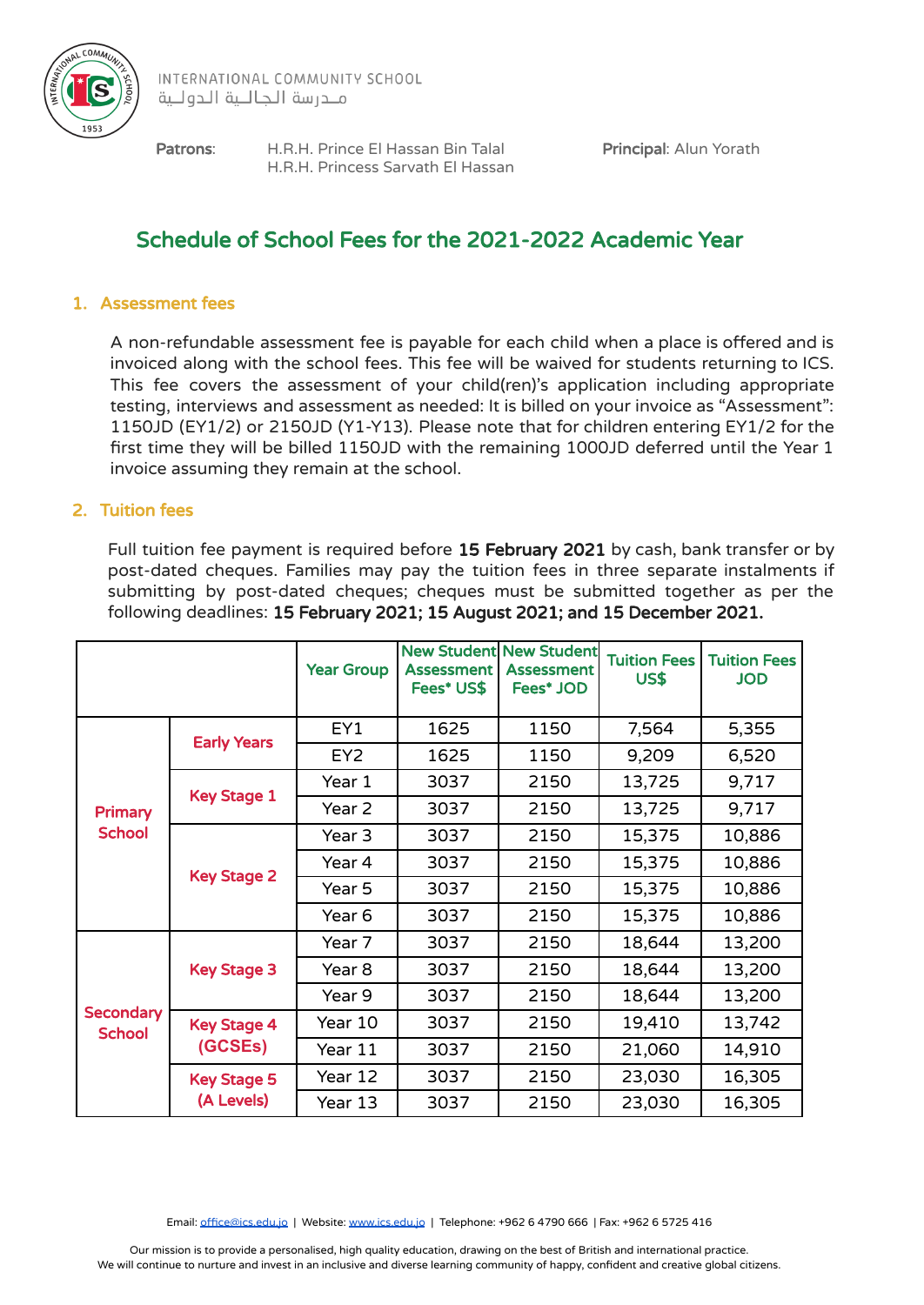

INTERNATIONAL COMMUNITY SCHOOL ملدرسة الجاللية الدوللية

Patrons: H.R.H. Prince El Hassan Bin Talal Principal: Alun Yorath H.R.H. Princess Sarvath El Hassan

# 3. Bus fees

A non-refundable bus fee is paid either by cash in advance for the whole year or on a termly basis.

| Round-trip fee:   | 430 JOD/pupil/term |
|-------------------|--------------------|
| One-way trip fee: | 311 JOD/pupil/term |

## 4. Supervision fees

A non-refundable after school supervision fee is paid either by cash in advance for the whole year or before each term starts.

| One hour fee:  | 100 JOD/pupil/term |
|----------------|--------------------|
| Two hours fee: | 200 JOD/pupil/term |

#### 5. Lunch fees

A non-refundable lunch fee is paid either by cash in advance for the whole year or before each term starts. The school's canteen will provide breakfast and lunch for registered students.

Registered students:306 JOD/pupil/term

#### 6. Conditions of payment for the school fees

Payment of school fees can be settled in Jordanian Dinars or US Dollars, in which case we apply the current official middle exchange rate of USD against JOD (.708). The school's bank details will be shown on your invoice. Extra charge for US\$ cheques/credit cards is required.

#### 7. Examination board fees

Examination Board fees are not included within the school fees. (I)GCSE, A Level and BTEC fees are paid separately as required.

#### 8. Textbooks and school activities

Text books, where needed, are provided by school. The costs of optional trips, special courses, uniforms, extracurricular activities and summer camp fees are paid separately.

#### 9. Sibling discount

A discretionary discount may be awarded to the third and subsequent child from one family attending ICS. For the third child, there may be a reduction of 25% on the annual tuition fee; for the fourth and subsequent children, a reduction of 50% on the total annual tuition fee may be applied.

Email: [office@ics.edu.jo](mailto:office@ics.edu.jo) | Website: [www.ics.edu.jo](http://www.ics.edu.jo) | Telephone: +962 6 4790 666 | Fax: +962 6 5725 416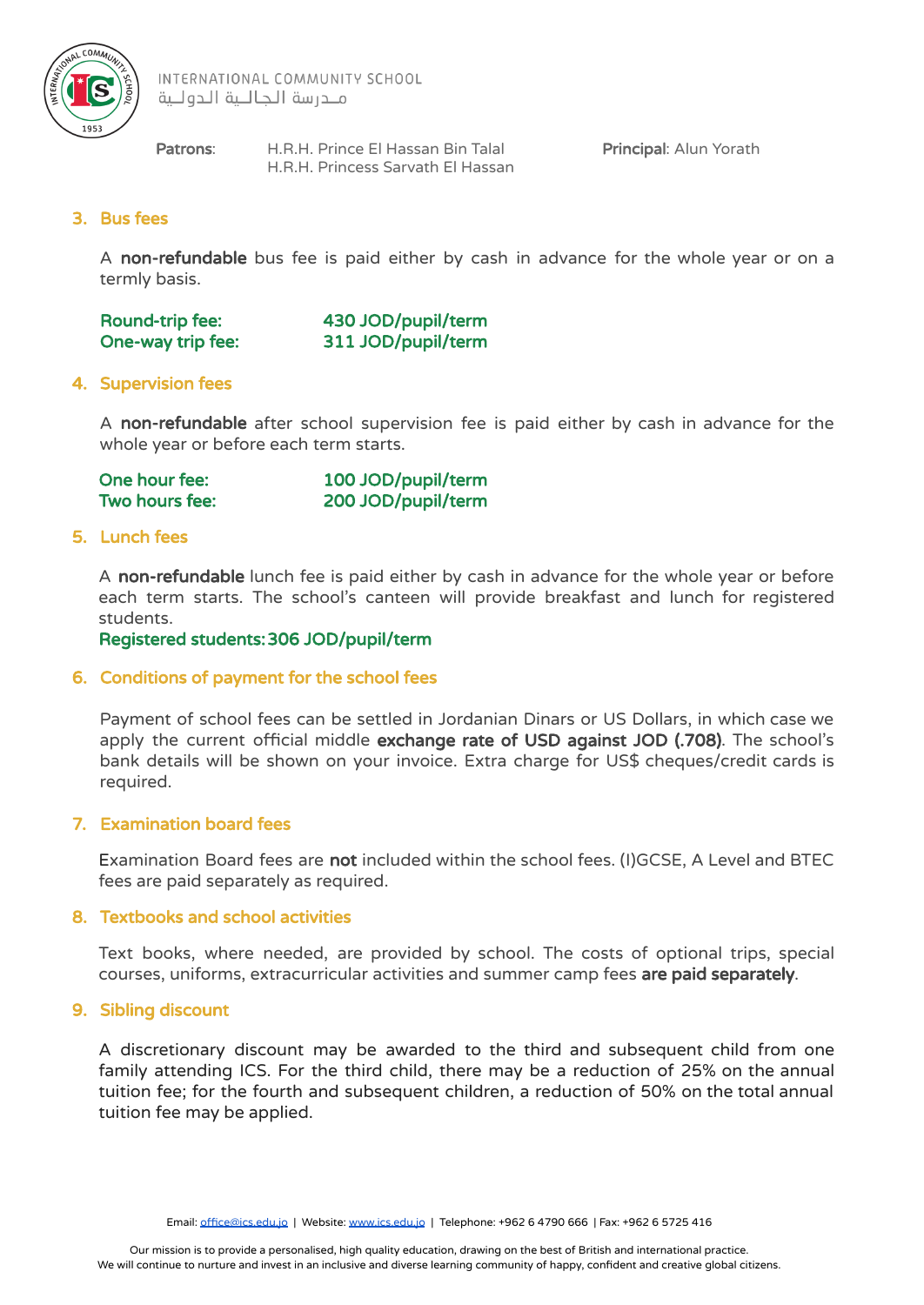

INTERNATIONAL COMMUNITY SCHOOL ملدرسة الجاللية الدوللية

Patrons: H.R.H. Prince El Hassan Bin Talal Principal: Alun Yorath H.R.H. Princess Sarvath El Hassan

# 10.Learning Support fees (SEN)

Any Learning Support fees are paid in addition to the tuition fees. Any changes in the level of support after assessment will be reflected on the invoice.

# 11.Notification & payment of annual fees

The invoice for the annual school fees at ICS will be issued in the month of January at the start of Term 2. Full tuition fees payment is required by 15 February 2021 by cash or bank transfer. Paying by post-dated cheques is the only way to delay your payment. All three cheques should be submitted together before the deadline. Post-dated cheques should be dated as 15 February, 15 August and 15 December 2021. If USD cheques are submitted, a charge of 70 JOD will be collected upon the receipt of each cheque. A place in the school in September 2021 will NOT be confirmed until the above payment(s) has(have) been received.

## Pupils will not be admitted to their classrooms on the first day of the new academic year 2021-2022 unless full payment is settled.

## 12.Partial payments for the term

For any period exceeding six weeks, or parts thereof, in any term, the fees for the whole term will be charged. For a period of less than six weeks, or part thereof, a minimum charge of 50% of the term fees will be charged assuming the two term notice period has been given.

# 13.Refunding of fees

Fees are non-refundable and non-transferable. The school requires two full terms' written notice of withdrawal. Written notice stating that a pupil will leave at the end of a term must therefore be received by the Director of Finance and Business before the commencement of the period above. If information about leaving is received after the first day of that term, the school reserves the right to charge two extra terms fee in lieu of proper notice. This withdrawal policy is applicable in all cases including political and natural force majeure. Any refund is subject to 5% administrative fees.

#### 14.Non payment of fees:

If the school fees payment has not been received by the school before the start of the academic year/term, the son or daughter shall not be admitted. The school reserves the right to accept new pupils from the waiting list in place of unpaid pupils whether new starters or existing students, if no payment of fees has been received by 15 February 2021.

If the parents fail to pay the complete school fees before the start of the academic year/term, the student shall not be enrolled in that academic year. If an outstanding balance has occurred during the course of the year the student shall not be re-enrolled in the following academic year and the school reserves the right to withhold reports, school references or the like subject to local legislation.If the parents fail to pay the complete school fees before the start of the academic year/term, the student shall not be enrolled in